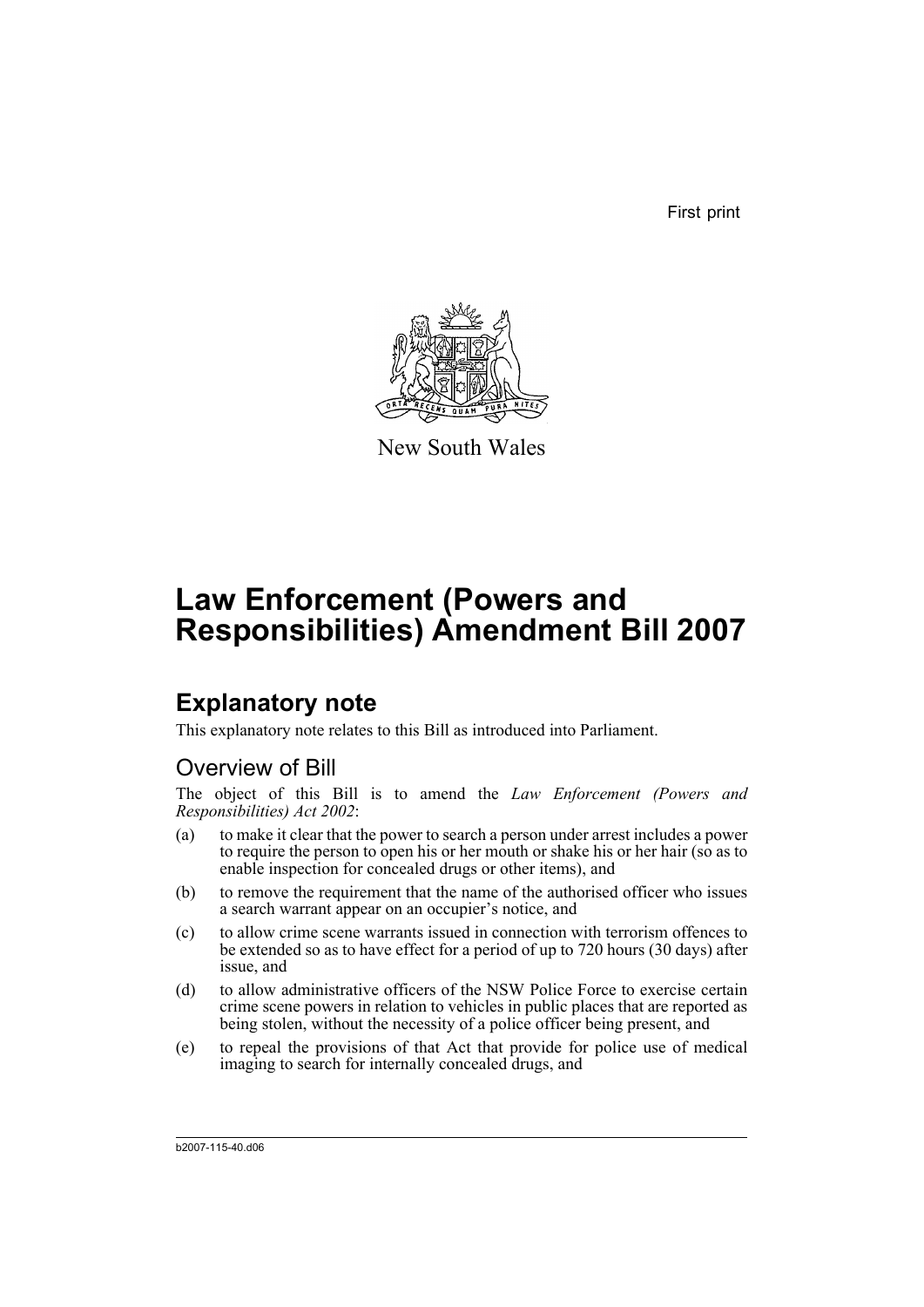Explanatory note

(f) to allow the use of a tyre deflation device by police for the purpose of preventing the use of a vehicle by a person to escape lawful custody or avoid arrest.

#### Outline of provisions

**Clause 1** sets out the name (also called the short title) of the proposed Act.

**Clause 2** provides for the commencement of the proposed Act on a day or days to be appointed by proclamation.

**Clause 3** is a formal provision that gives effect to the amendments to the *Law Enforcement (Powers and Responsibilities) Act 2002*.

**Clause 4** provides for the repeal of the proposed Act after all the amendments made by the proposed Act have commenced. Once the amendments have commenced the proposed Act will be spent and section 30 of the *Interpretation Act 1987* provides that the repeal of an amending Act does not affect the amendments made by that Act.

### **Schedule 1 Amendments**

**Schedule 1 [2]** clarifies that the power to search a person who is under arrest conferred on police officers by section 23 of the *Law Enforcement (Powers and Responsibilities) Act 2002* includes a power to request the person to open his or her mouth or to shake, or otherwise move, his or her hair so as to enable the police officer to search for concealed items (such as prohibited drugs). The provision is similar to the power conferred by existing section 21A of that Act.

**Schedule 1 [3]** removes the requirement that the name of the authorised officer who issues a search warrant be included in the occupier's notice that is provided to the occupier of the premises that are searched.

At present, the maximum period for which a crime scene warrant may be issued to have effect (taking into account possible extensions) is 144 hours (or 6 days). **Schedule 1 [4] and [5]** allow an authorised officer who extends a crime scene warrant to extend the warrant so that it has effect for a period of up to 720 hours (or 30 days) after its issue, but only if the offence in connection with which the warrant is issued is a terrorism offence and the authorised officer is satisfied that there are reasonable grounds for extending the warrant beyond the usual 144 hour period.

**Schedule 1 [10]** allows a scene of crime officer (who is a member of the NSW Police Force responsible for examining or maintaining crime scenes, and not necessarily a police officer) to establish a crime scene in relation to a vehicle in a public place if the officer has reasonable grounds to suspect that it is a vehicle that has been reported as stolen by an owner or authorised user of the vehicle. The scene of crime officer will be able to exercise certain investigatory powers in relation to that crime scene if reasonably necessary to preserve, or search for and gather, evidence of the theft of the vehicle. It will no longer be necessary in these circumstances for a police officer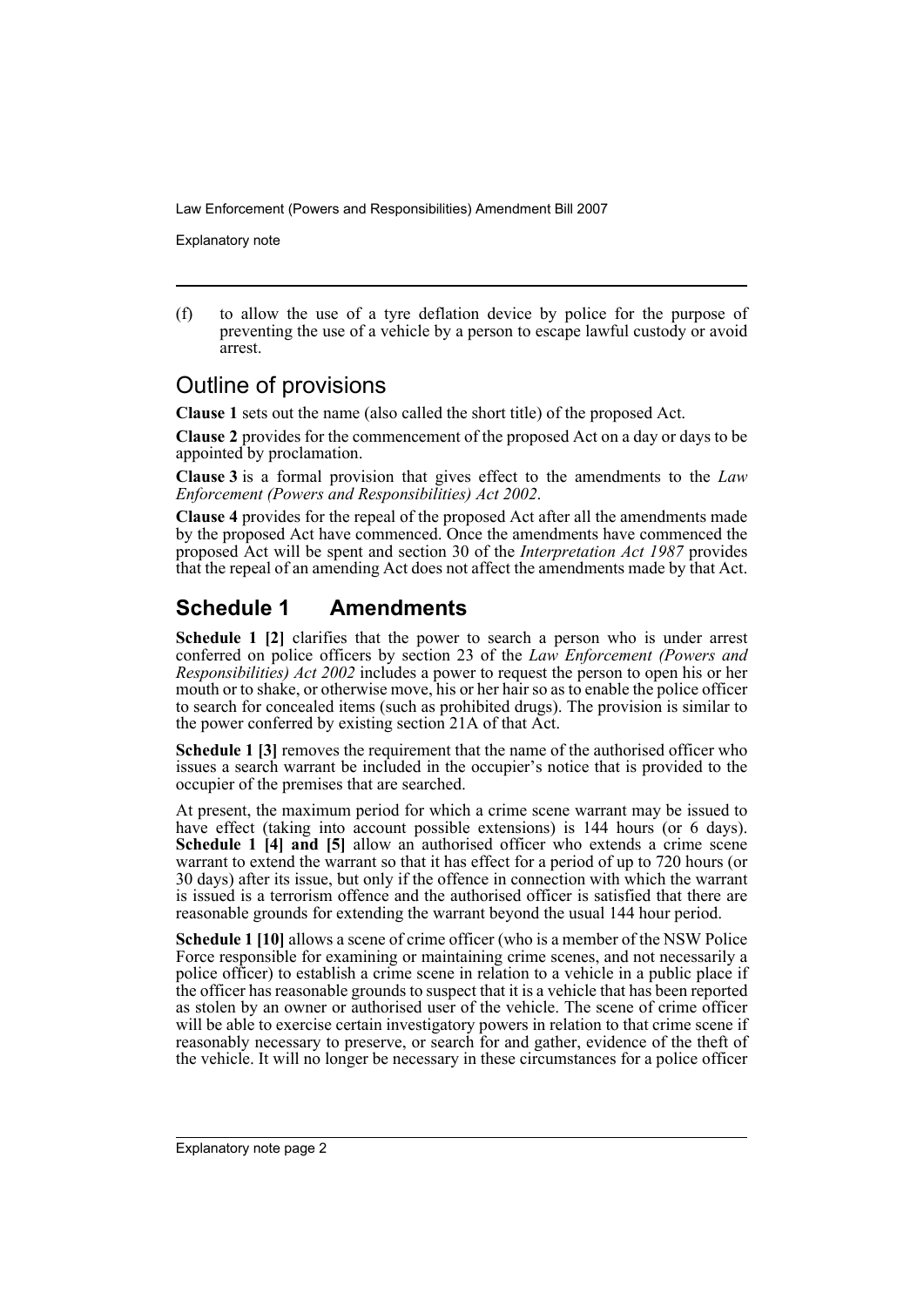Explanatory note

to establish the crime scene or to authorise the scene of crime officer to exercise the investigatory powers.

**Schedule 1 [1]** inserts a definition of *scene of crime officer* into the *Law Enforcement (Powers and Responsibilities) Act 2002* and **Schedule 1 [9]** makes amendments that are consequential to the inclusion of that definition. **Schedule 1 [7] and [8]** ensure that police officers are entitled to exercise crime scene powers at a crime scene established by a scene of crime officer under the new provisions. **Schedule 1 [6]** moves a provision of the Act that prevents a police officer establishing a crime scene more than once on the same premises in any 24 hour period, so as to facilitate its application to crime scenes established by scene of crime officers.

**Schedule 1 [11]** repeals the provisions of the *Law Enforcement (Powers and Responsibilities) Act 2002* that provide for the use of medical imaging to search for internally concealed drugs.

**Schedule 1 [12]** enables the Commissioner of Police to authorise the use of a tyre deflation device by police officers for the purpose of preventing the use of a vehicle by a person to escape from lawful custody or avoid arrest. At present, tyre deflation devices may only be used in connection with a police pursuit that has already commenced.

**Schedule 1 [13]** enables savings and transitional regulations to be made as a consequence of the amendments.

**Schedule 1 [14]** provides for transitional matters.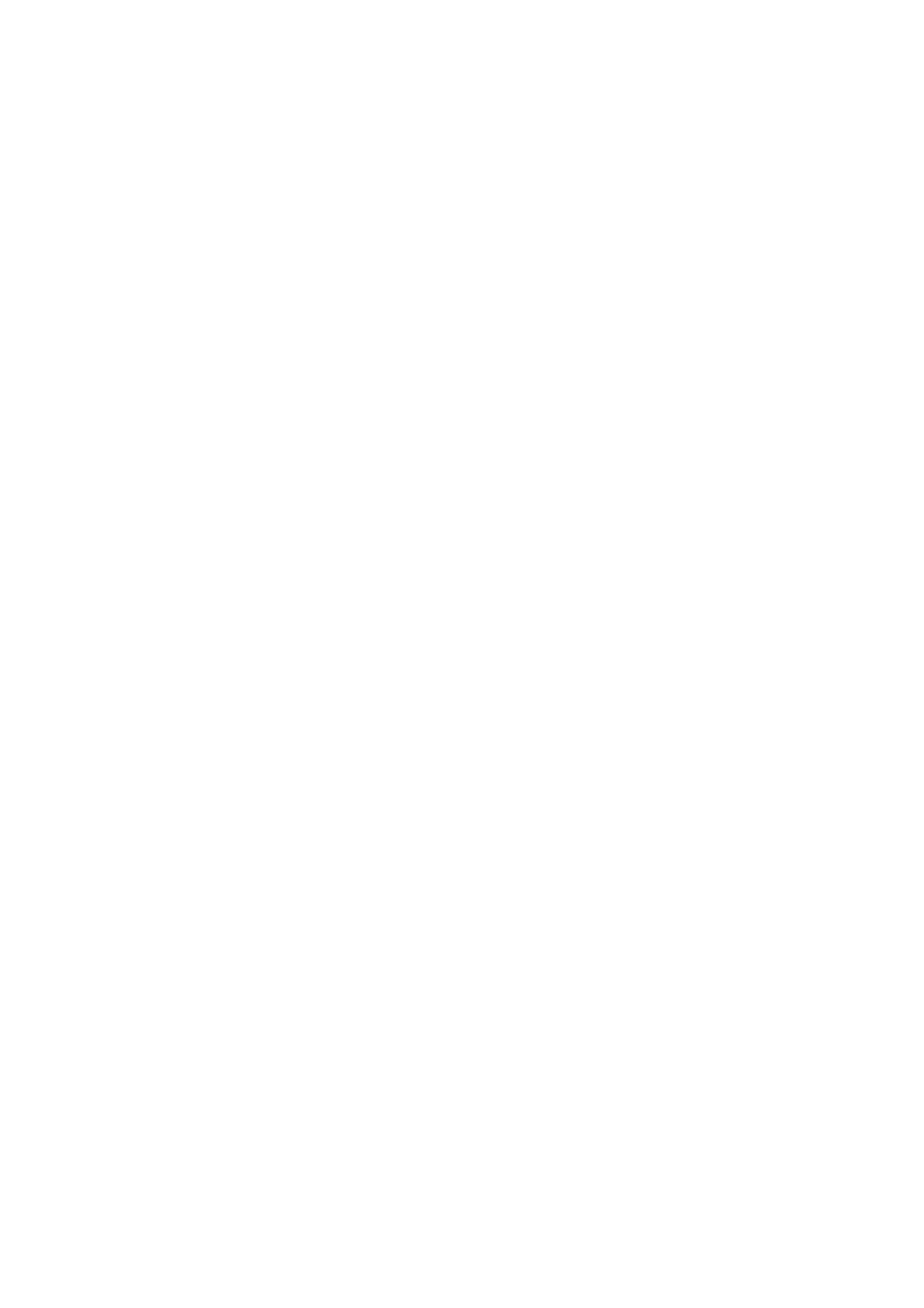First print



New South Wales

# **Law Enforcement (Powers and Responsibilities) Amendment Bill 2007**

## **Contents**

|                                                                               | Page          |
|-------------------------------------------------------------------------------|---------------|
| Name of Act                                                                   |               |
| Commencement                                                                  | 2             |
| Amendment of Law Enforcement (Powers and<br>Responsibilities) Act 2002 No 103 | 2             |
| Repeal of Act                                                                 | $\mathcal{P}$ |
| Schedule 1 Amendments                                                         | 3             |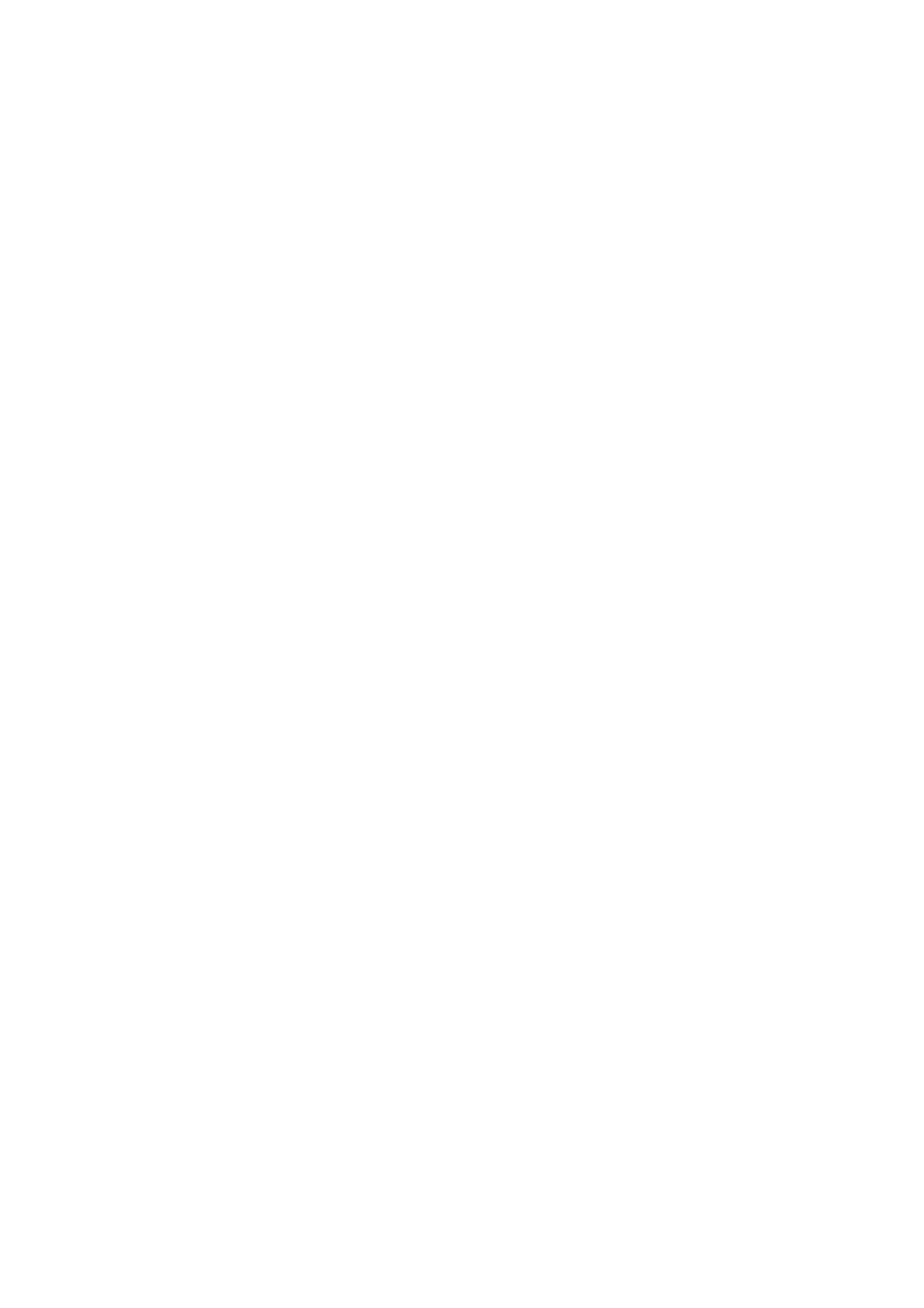

New South Wales

# **Law Enforcement (Powers and Responsibilities) Amendment Bill 2007**

No , 2007

#### **A Bill for**

An Act to amend the *Law Enforcement (Powers and Responsibilities) Act 2002* to make further provision with respect to the powers of police officers and scene of crime officers, and with respect to warrants.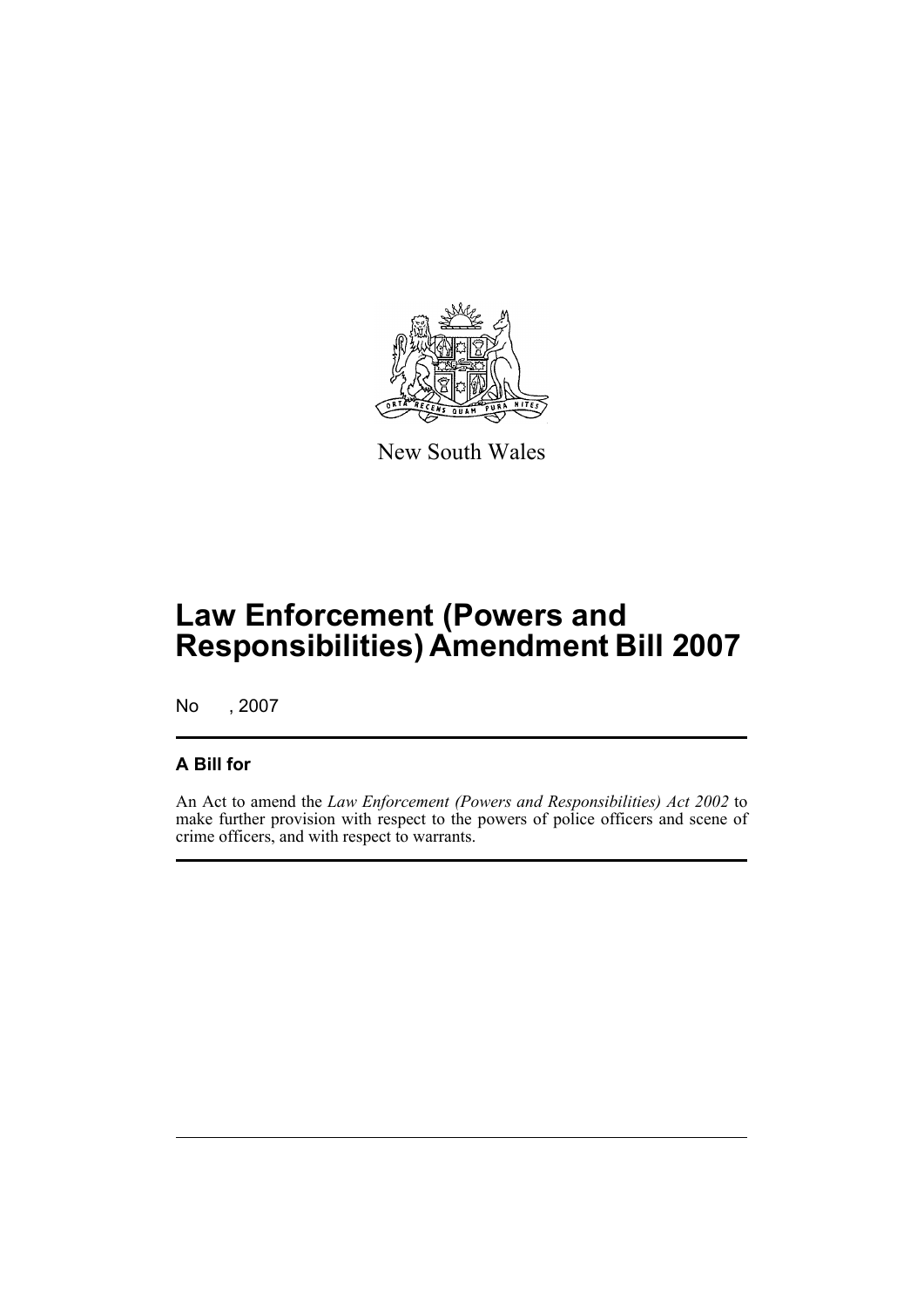<span id="page-7-3"></span><span id="page-7-2"></span><span id="page-7-1"></span><span id="page-7-0"></span>

|              | The Legislature of New South Wales enacts:                                                                                                                       | 1                   |
|--------------|------------------------------------------------------------------------------------------------------------------------------------------------------------------|---------------------|
| 1            | Name of Act                                                                                                                                                      | 2                   |
|              | This Act is the Law Enforcement (Powers and Responsibilities)<br>Amendment Act 2007.                                                                             | 3<br>4              |
| $\mathbf{2}$ | <b>Commencement</b>                                                                                                                                              | 5                   |
|              | This Act commences on a day or days to be appointed by proclamation.                                                                                             | 6                   |
| 3            | Amendment of Law Enforcement (Powers and Responsibilities) Act 2002<br><b>No 103</b>                                                                             | $\overline{7}$<br>8 |
|              | The Law Enforcement (Powers and Responsibilities) Act 2002 is<br>amended as set out in Schedule 1.                                                               | 9<br>10             |
| 4            | <b>Repeal of Act</b>                                                                                                                                             | 11                  |
|              | This Act is repealed on the day following the day on which all of the<br>(1)<br>provisions of this Act have commenced.                                           | 12<br>13            |
|              | The repeal of this Act does not, because of the operation of section 30<br>(2)<br>of the <i>Interpretation Act 1987</i> , affect any amendment made by this Act. | 14<br>15            |
|              |                                                                                                                                                                  |                     |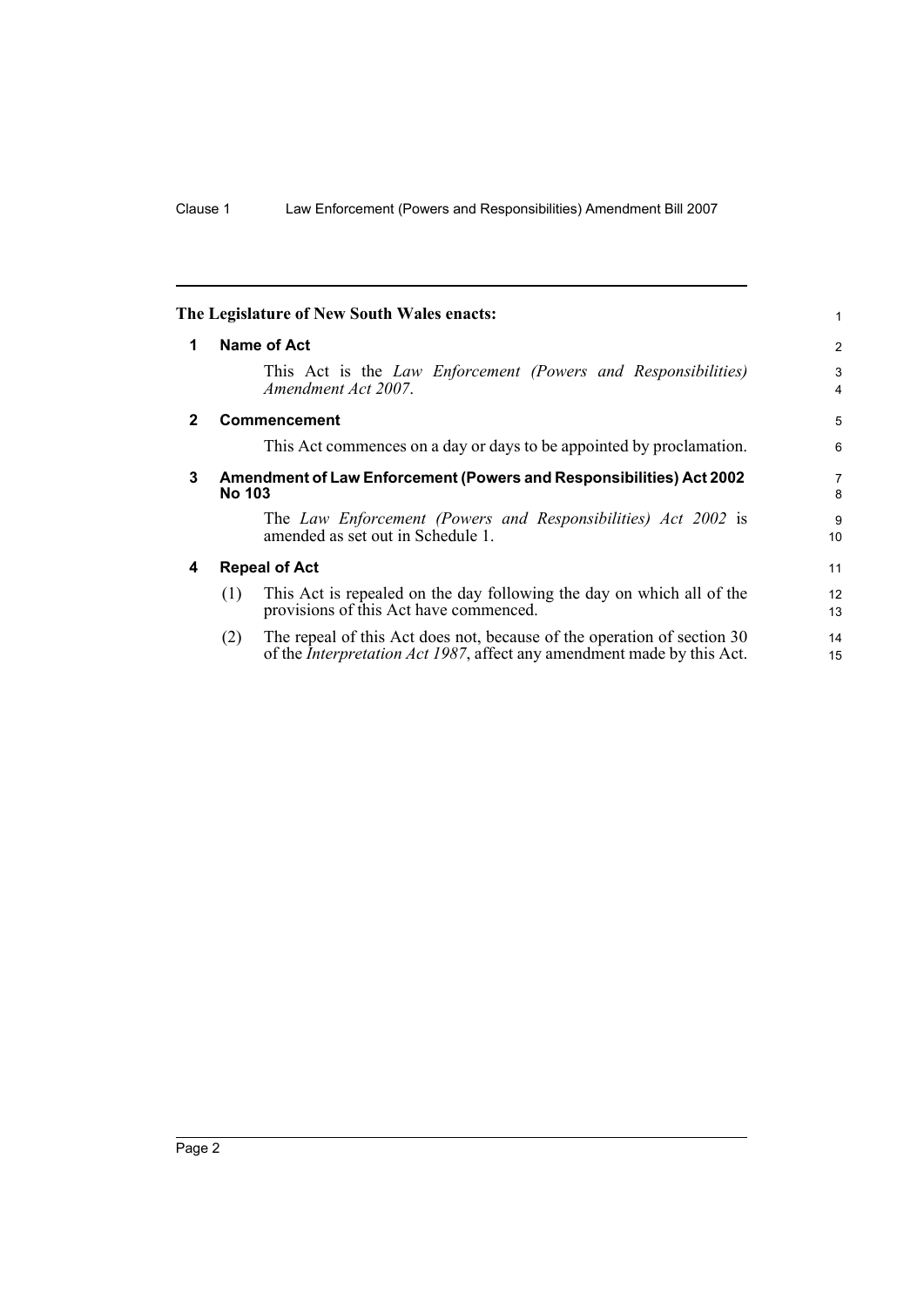Amendments Schedule 1

(Section 3)

1

2

<span id="page-8-0"></span>**Schedule 1 Amendments**

| [1]   |     |                    | <b>Section 3 Interpretation</b>                                                                                                                                                                                                                                        | $\ensuremath{\mathsf{3}}$ |
|-------|-----|--------------------|------------------------------------------------------------------------------------------------------------------------------------------------------------------------------------------------------------------------------------------------------------------------|---------------------------|
|       |     |                    | Insert in alphabetical order in section $3(1)$ :                                                                                                                                                                                                                       | 4                         |
|       |     |                    | scene of crime officer means a member of the NSW Police Force<br>responsible for examining or maintaining crime scenes.                                                                                                                                                | 5<br>6                    |
| [2]   |     | <b>Section 23A</b> |                                                                                                                                                                                                                                                                        | $\overline{7}$            |
|       |     |                    | Insert after section 23:                                                                                                                                                                                                                                               | 8                         |
|       | 23A |                    | Ancillary power to search persons                                                                                                                                                                                                                                      | 9                         |
|       |     | (1)                | In conducting a search of a person under section 23, a police<br>officer may, if the police officer suspects on reasonable grounds<br>that a thing of a kind referred to in section 23 (1) or $(2)$ is<br>concealed in the person's mouth or hair, request the person: | 10<br>11<br>12<br>13      |
|       |     |                    | to open his or her mouth, or<br>(a)                                                                                                                                                                                                                                    | 14                        |
|       |     |                    | to shake, or otherwise move, his or her hair.<br>(b)                                                                                                                                                                                                                   | 15                        |
|       |     | (2)                | Subsection (1) does not authorise a police officer to forcibly open<br>a person's mouth.                                                                                                                                                                               | 16<br>17                  |
|       |     | (3)                | A person must not, without reasonable excuse, fail or refuse to<br>comply with a request made by a police officer in accordance<br>with this section and section 201.                                                                                                  | 18<br>19<br>20            |
|       |     |                    | Maximum penalty: 5 penalty units.                                                                                                                                                                                                                                      | 21                        |
| $[3]$ |     |                    | Section 67 Notice to occupier of premises entered pursuant to warrant                                                                                                                                                                                                  | 22                        |
|       |     |                    | Omit section $67(2)$ (b) (ii).                                                                                                                                                                                                                                         | 23                        |
| [4]   |     |                    | <b>Section 73A Extension of warrant</b>                                                                                                                                                                                                                                | 24                        |
|       |     | 73A $(6)(a)$ .     | Insert ", except as provided by subsection (7)" after "its issue" in section                                                                                                                                                                                           | 25<br>26                  |
| [5]   |     |                    | Section 73A (7) and (8)                                                                                                                                                                                                                                                | 27                        |
|       |     |                    | Insert after section $73A(6)$ :                                                                                                                                                                                                                                        | 28                        |
|       |     | (7)                | A crime scene warrant may be extended so that it has effect for a<br>period of up to 720 hours after its issue if:                                                                                                                                                     | 29<br>30                  |
|       |     |                    | the offence in connection with which the warrant was<br>(a)<br>issued is a terrorism offence, and                                                                                                                                                                      | 31<br>32                  |
|       |     |                    |                                                                                                                                                                                                                                                                        |                           |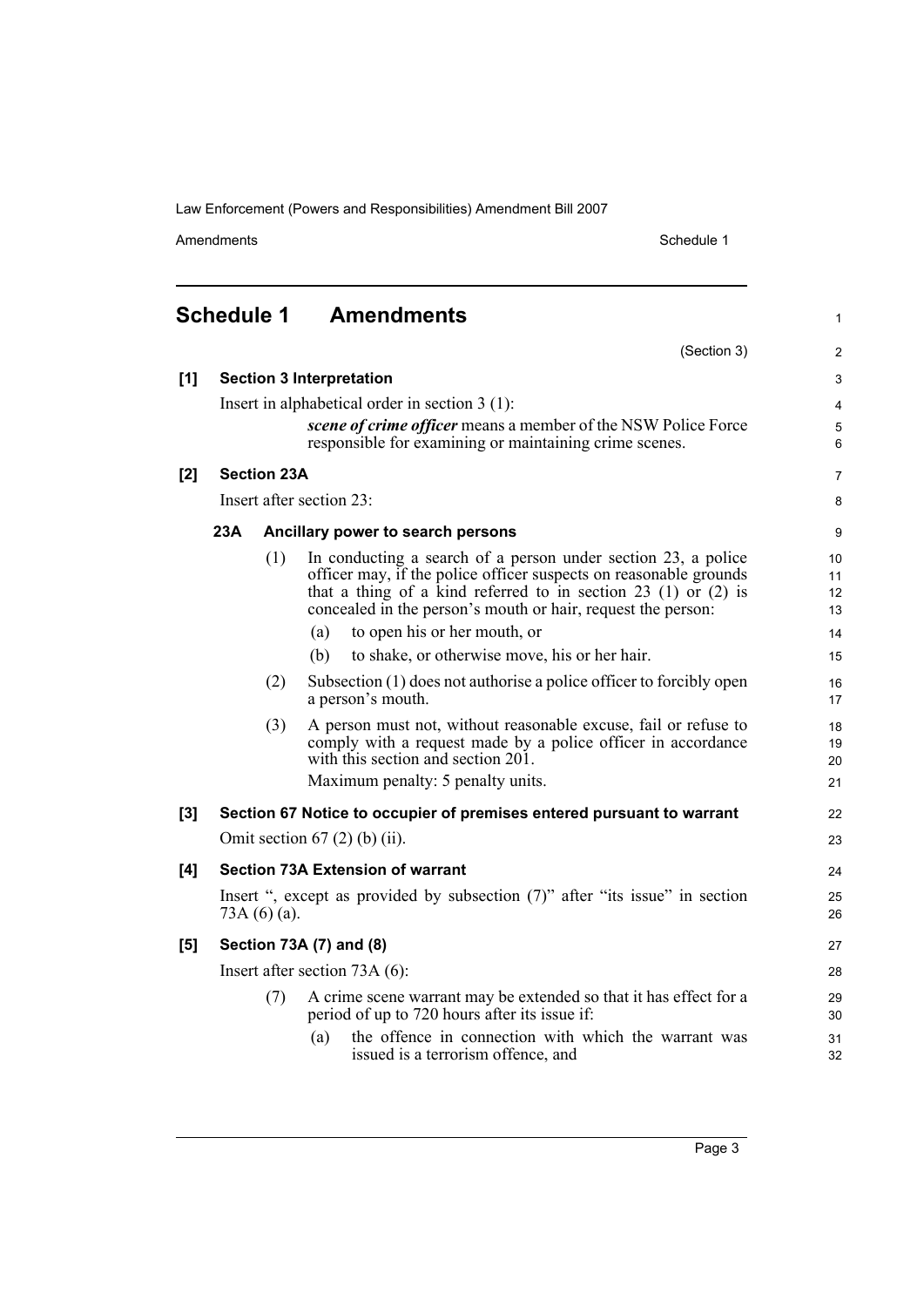#### Schedule 1 Amendments

|       |                       | the authorised officer who issued the warrant is satisfied<br>(b)<br>that there are reasonable grounds for extending the warrant<br>beyond a period of 144 hours after its issue.<br>Note. 720 hours is equivalent to 30 days. | 1<br>$\overline{c}$<br>3<br>4 |
|-------|-----------------------|--------------------------------------------------------------------------------------------------------------------------------------------------------------------------------------------------------------------------------|-------------------------------|
|       | (8)                   | In this section:<br><b>terrorism offence</b> means an offence under Part 6B of the Crimes<br>Act 1900 or an offence under Division 101, 102 or 103 of the<br>Criminal Code of the Commonwealth.                                | 5<br>6<br>7<br>8              |
| [6]   |                       | Section 91 Establishment of crime scene                                                                                                                                                                                        | 9                             |
|       |                       | Insert after section 91 $(2)$ :                                                                                                                                                                                                | 10                            |
|       | (3)                   | A crime scene may not be established under this Part on the same<br>premises more than once in a 24 hour period unless a crime scene<br>warrant is obtained in respect of the second and any subsequent<br>occasion.           | 11<br>12<br>13<br>14          |
| $[7]$ |                       | Section 92 Exercise of powers at crime scene                                                                                                                                                                                   | 15                            |
|       |                       | Omit "established by the police officer or another police officer" wherever<br>occurring in section $92$ (1) $\dot{a}$ ) and (2) (a).                                                                                          | 16<br>17                      |
|       |                       | Insert instead "established under this Part".                                                                                                                                                                                  | 18                            |
| [8]   | <b>Section 92 (4)</b> |                                                                                                                                                                                                                                | 19                            |
|       |                       | Omit the subsection. Insert instead:                                                                                                                                                                                           | 20                            |
|       | (4)                   | A police officer may exercise crime scene powers in relation to a<br>crime scene whether or not the police officer is the person who<br>established the crime scene.                                                           | 21<br>22<br>23                |
| [9]   |                       | Sections 92 (5) and 94 (4)                                                                                                                                                                                                     | 24                            |
|       |                       | Omit "any member of the NSW Police Force responsible for examining or<br>maintaining a crime scene" wherever occurring.                                                                                                        | 25<br>26                      |
|       |                       | Insert instead "a scene of crime officer".                                                                                                                                                                                     | 27                            |
| [10]  | <b>Section 95A</b>    |                                                                                                                                                                                                                                | 28                            |
|       |                       | Insert after section 95:                                                                                                                                                                                                       | 29                            |
|       | 95A                   | Special arrangements for investigation of stolen vehicles                                                                                                                                                                      | 30                            |
|       | (1)                   | A scene of crime officer may establish a crime scene in relation<br>to a vehicle in a public place if:                                                                                                                         | 31<br>32                      |
|       |                       | a vehicle has been reported as stolen by an owner or<br>(a)<br>authorised user of the vehicle, and                                                                                                                             | 33<br>34                      |
|       |                       |                                                                                                                                                                                                                                |                               |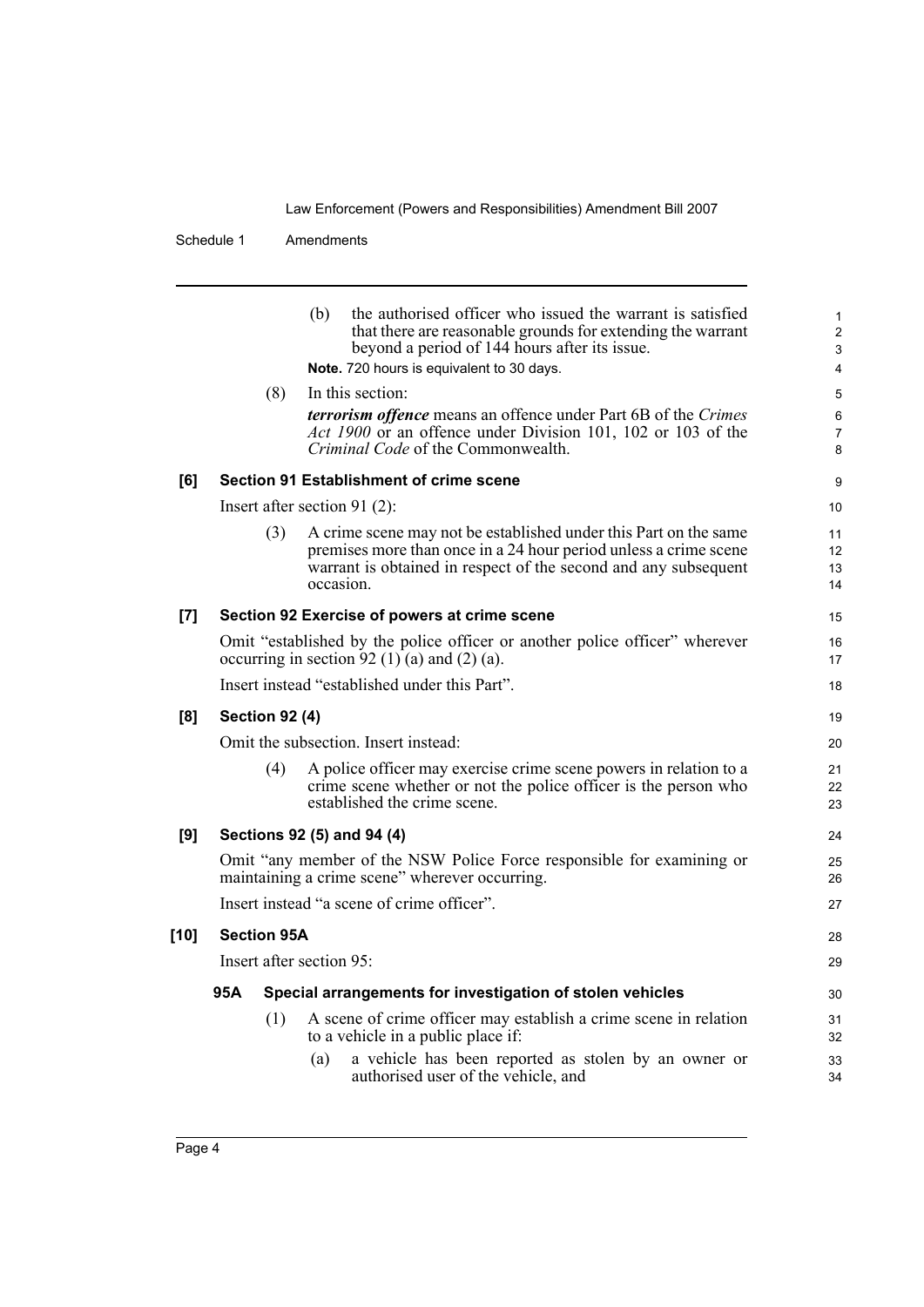Amendments Schedule 1

|      |                    | (b)<br>the scene of crime officer suspects on reasonable grounds<br>that the vehicle in relation to which the crime scene is to be<br>established is that stolen vehicle.                                                                                                                                                                                                                     | $\mathbf{1}$<br>$\overline{2}$<br>3 |
|------|--------------------|-----------------------------------------------------------------------------------------------------------------------------------------------------------------------------------------------------------------------------------------------------------------------------------------------------------------------------------------------------------------------------------------------|-------------------------------------|
|      | (2)                | Sections 91 and 93 apply in relation to a crime scene established<br>by a scene of crime officer under this section in the same way as<br>they apply to a crime scene established by a police officer.                                                                                                                                                                                        | 4<br>5<br>6                         |
|      | (3)                | A scene of crime officer may exercise any investigatory powers<br>in relation to the vehicle at the crime scene established under this<br>section, without a warrant, if the scene of crime officer suspects<br>on reasonable grounds that it is reasonably necessary to exercise<br>the investigatory powers to preserve, or search for and gather,<br>evidence of the theft of the vehicle. | 7<br>8<br>9<br>10<br>11<br>12       |
|      | (4)                | A scene of crime officer does not require the authority of a police<br>officer to exercise investigatory powers under this section.                                                                                                                                                                                                                                                           | 13<br>14                            |
|      | (5)                | A scene of crime officer may exercise the investigatory powers<br>conferred by this section for a period of not more than 3 hours,<br>commencing when the crime scene is established, unless a police<br>officer obtains a crime scene warrant in respect of the crime<br>scene.                                                                                                              | 15<br>16<br>17<br>18<br>19          |
|      | (6)                | This section does not prevent a scene of crime officer from<br>exercising any power, or doing any other thing, in relation to a<br>vehicle if the owner or authorised user of the vehicle consents.                                                                                                                                                                                           | 20<br>21<br>22                      |
|      | (7)                | For the purposes of this section, <i>investigatory powers</i> are the<br>crime scene powers referred to in section 95 (1) (g)–(j) and<br>$(1)$ –(o), including section 95 (1) (p) as it applies to those powers.                                                                                                                                                                              | 23<br>24<br>25                      |
| [11] | concealed drugs    | Part 11, Division 3 Use of medical imaging to search for internally                                                                                                                                                                                                                                                                                                                           | 26<br>27                            |
|      | Omit the Division. |                                                                                                                                                                                                                                                                                                                                                                                               | 28                                  |
| [12] |                    | Section 187 Use of tyre deflation devices                                                                                                                                                                                                                                                                                                                                                     | 29                                  |
|      |                    | Omit section 187 (1). Insert instead:                                                                                                                                                                                                                                                                                                                                                         | 30                                  |
|      | (1)                | The Commissioner may authorise the use by police officers of a<br>device (a tyre deflation device) that causes the deflation of the<br>tyres of a vehicle:                                                                                                                                                                                                                                    | 31<br>32<br>33                      |
|      |                    | to enable police to stop or assist in the stopping of a vehicle<br>(a)<br>in connection with the pursuit of the vehicle by police, or                                                                                                                                                                                                                                                         | 34<br>35                            |
|      |                    | to enable police to prevent the use of the vehicle by a<br>(b)<br>person for the purpose of escaping from lawful custody or<br>avoiding arrest.                                                                                                                                                                                                                                               | 36<br>37<br>38                      |